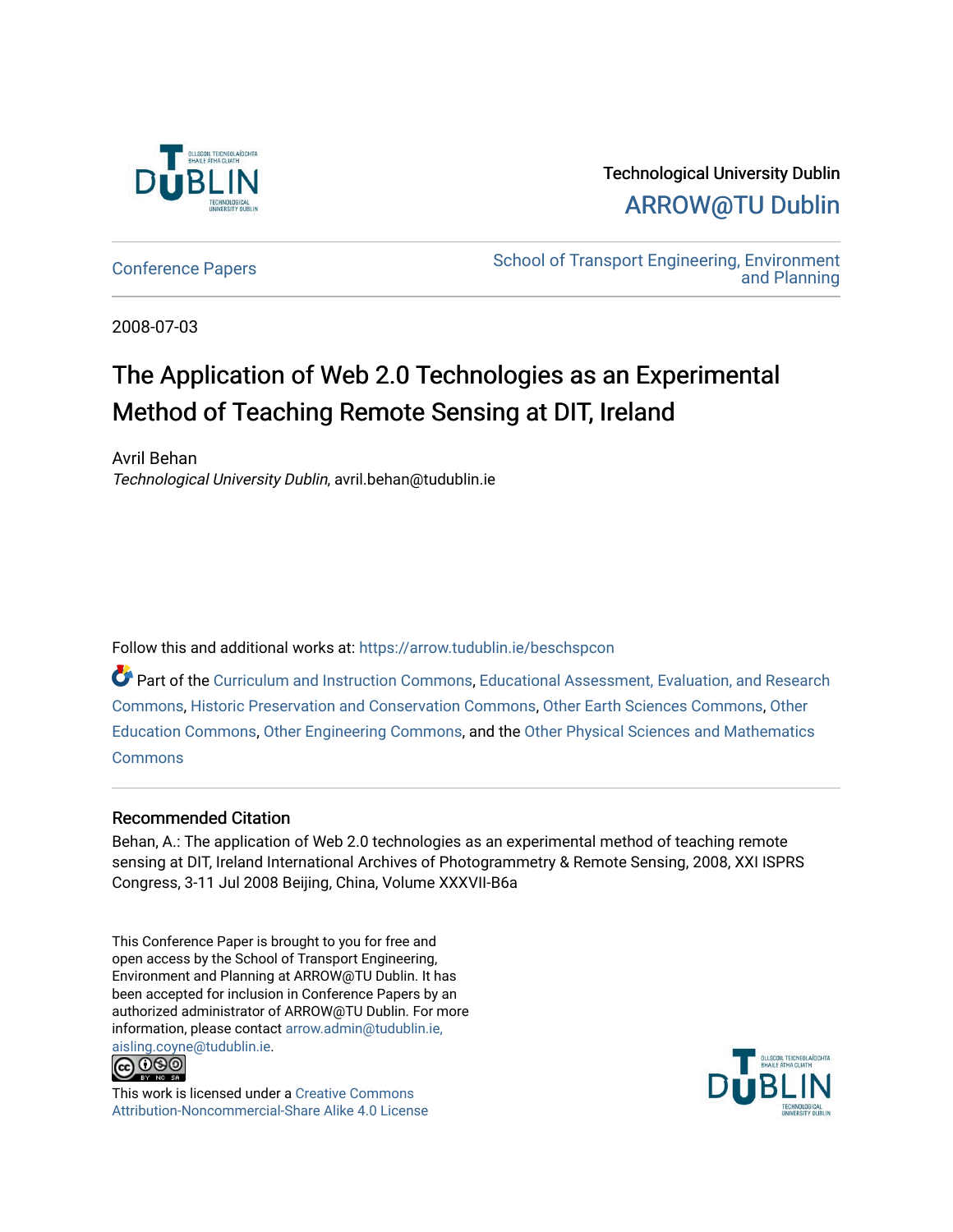# **THE APPLICATION OF WEB 2.0 TECHNOLOGIES AS AN EXPERIMENTAL METHOD OF TEACHING REMOTE SENSING AT DIT, IRELAND**

## A. Behan

## Department of Spatial Information Sciences, Dublin Institute of Technology, Bolton Street, Dublin 1, Ireland avril.behan@dit.ie

## **ThS-16**

## KEY WORDS: **Computer-assisted teaching, Experimental, Method, Close Range Photogrammetry, Remote Sensing**

## **ABSTRACT:**

This paper describes the implementation of an experimental method of delivery for a module of remote sensing material to second year students on the BSc (Hons) in Geomatics at the Dublin Institute of Technology. The project began as a reaction to poor levels of student engagement and unsatisfactory grades, as well as the requirement to focus more on real-world type problems due to the implementation of a work-placement semester for third year students. Both pedagogical considerations (movement towards formative feedback, interactivity and group-based work) and the effect of technological drivers, such as the popularity of the internet in general and Web 2.0 tools in particular, led to the design of a two-part project where students engaged in group-work and individual research to explore remote sensing and close range photogrammetry concepts. The students found the new delivery and assessment to be generally successful with 78% recommending that the new format should be retained for future delivery. However, both the students and the lecturer involved envisage a number of changes, particularly in relation to group size and time management, for future deliveries.

## **1. INTRODUCTION**

#### **1.1 Geomatics Education at DIT, Ireland**

Geomatics education in Ireland, offered only at the Department of Spatial Information Sciences (SIS) of the Dublin Institute of Technology (DIT), produces graduates at honours bachelor degree level after an 8 semester programme. In 2006 the SIS department carried out a full review of the existing geomatics programme to restructure it within a semesterised format, a newly-introduced DIT requirement. The programme committee also used this opportunity to revisit the programme content and better align it with current industry requirements and with technological and pedagogical advances (Prendergast *et al*.*,*  2007).

One major result of this reorganisation was the introduction of a practical semester in semester 5 to be undertaken by working either in industry or with public bodies, or by taking approved modules at a European University via the ERASMUS programme. This new development impacted on all modules taken prior to semester 5, requiring the content to be more intensive and industry-focussed in order to produce students who have mastered the technical and professional skills that are of value to employers.

Students entering work-placement programmes are required to participate as full members of a professional community. To this end it is essential that, in conjunction with their theoretical and practical knowledge in geomatics, they also display key or transferrable skills such as adaptability, written and oral presentation proficiency, the ability to work in teams, collaborative writing competence and research ability. While many of these competencies are included in the Professional Development module that is undertaken in semester 2 it is essential that these skills are revisited during semesters 3 and 4, and that they are applied to scenarios that approximate as closely as possible to work situations.

#### **1.2 Remote Sensing Modules on the Geomatics programme**

During Semester 1 students receive a very basic introduction to remote sensing as a component of the module Introduction to Geomatics which is delivered jointly to honours degree programmes in Geomatics, Spatial Planning and Environmental Management. The material is delivered via a total of nine hours of theoretical and practical sessions which introduce remote sensing sensors, imagery and their application to the geomatics, planning and environmental management professions.

Subsequently, in Semester 3 only the geomatics students take a module called Remote Sensing I which includes a more detailed review of satellite and airborne remote sensing principles and systems, close-range photogrammetry and basic digital image capture and processing. In the following semester, semester 4, students take the module Remote Sensing II covering topics such as the geometry of vertical aerial photography, stereo aerial photogrammetry including development of the collinearity equations, film and digital airborne sensors and lenses, project planning and ground control. These modules provide the foundation for Remote Sensing III and IV which are delivered in semesters 6 and 8. The later modules develop students analytical and synthesis skills in relation to a range of airborne and spaceborne sensors such as digital cameras & scanners, LiDAR and SAR.

In the previous format of the geomatics programme, mainly due to equipment and staffing constraints, each of the early Remote Sensing modules were delivered via 12 theoretical taught sessions (once per week for two hours) with a limited number of hands-on practical classes delivered to pairs of students typically once per 4 or 6 weeks.

Understandably, student feedback frequently reported problems of understanding and engagement with the subject matter due to this lack of hands-on experience and the theoretical nature of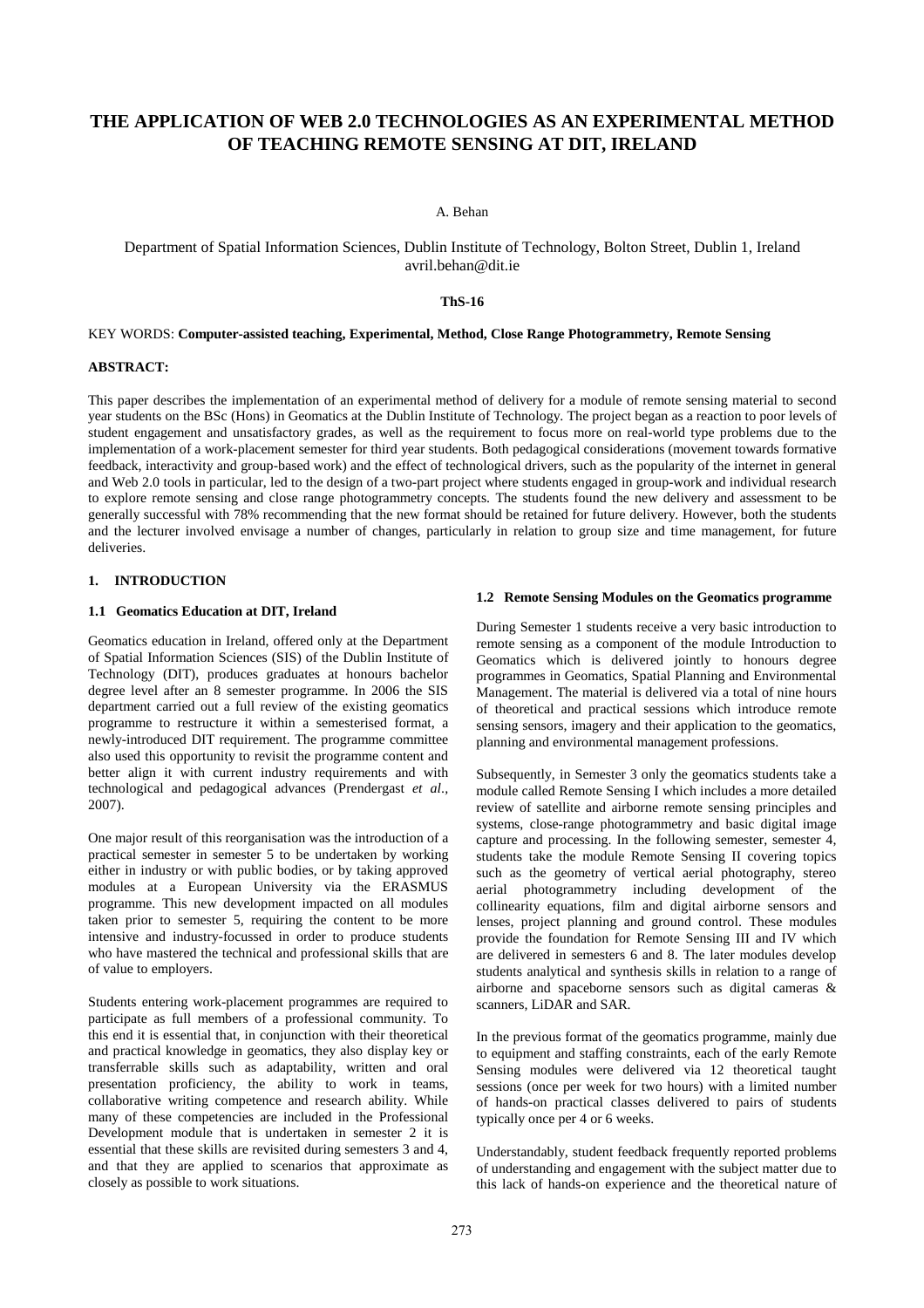the subject, particularly relative to other modules. This had the added effect of causing both student attendance and grades in the module to be less than satisfactory. This situation was unsustainable, particularly in light of the possibility of placing students in remote sensing companies or related public bodies for semester 5. Without changes to the module there was a danger that both the students and the employers would experience an unsatisfactory practical semester, with a potential secondary effect of damaging the programme's reputation and the student's future employability.

It was therefore considered essential to change these modules in order to improve the student experience, attendance and grades, and to produce students who would be valued during placement and longer-term employment.

## **1.3 Paper Structure**

In the following sections a description is given of the steps taken to execute the necessary changes to the programme. Section **Error! Reference source not found.** describes the context within which the new module structure and delivery method were considered. This includes a discussion on relevant developments in pedagogical thinking with regards to teaching and assessment. Consideration is also given to a number of recent advances in information and communication technologies, in particular Web 2.0, and their impact on social interaction and education. Section 3 describes the implementation of the new method of delivery and assessment. Section 4 reviews the results of the experimental method from both a student and staff perspective. It considers failures in delivery and changes that can be made to improve future provision of remote sensing education to undergraduate geomatics students.

## **2. CONTEXT FOR CHANGE**

## **2.1 Pedagogical Considerations**

The change to a modularised and semesterised system of delivery at the Dublin Institute of Technology has brought about considerable adjustment in both assessment and teaching methods. For many modules, including remote sensing, the traditional form of assessment was an individual, written, unseen, time-constrained examination comprising approximately 70% of the total marks, with an individual or group-based project element contributing the remaining 30%. This type of assessment encourages cramming, often leads to a lack of higher level learning (Gow & Kember, 1993) and reduced information retention. Such assessment has also been shown to frequently fail to prepare students properly for work placement, in the short-term, and for a profession career, in the long-term. Similarly research has found that, particularly for technology-based education, delivery via standard lectures using a transmission model is less successful than delivery methods where students are actively involved in practical work. Group-based learning has also proven to be very valuable, particularly where graduates are preparing for careers where they are frequently employed as members of inter-disciplinary teams and are required to collaborate on equal terms with other professionals.

In acknowledgement of these considerations problem based learning (PBL) was implemented for the delivery of geodetic surveying and remote sensing modules in semester 7 of the

geomatics programme (Martin *et al.*, 2006). While problembased learning has been successfully applied to the early years of undergraduate education (see, for example, Bowe *et al.*, 2003 on the use of PBL for physics education at DIT) it was considered that application of PBL in it fullest form (including the use of reflective journals and monitored meetings) was unsuitable for the remote sensing module. This unsuitability was due to the need to ensure that students learned the core basic concepts of remote sensing without being confused or distracted by the need to also learn elements that are not necessary in preparation for work placement (for instance, having to concentrate on both reflective and technical writing). The level of resourcing required for PBL and the maturity of the students were also considerations that acted against its full implementation. However, the elements of PBL that refer to team work and the development of a range of transferrable skills will be developed in the selected implementation.

#### **2.2 Technological & Social Considerations**

The concept of Web 2.0 (a term brought to prominence by Tim O'Reilly in 2004) has changed the focus of web design and technologies from the provision of a passive service to the delivery of a product which enables user interactivity, particularly in the form of collaborative creation and information sharing. While this change in internet usage from passive to active has caused problems for educational institutes in relation to provision of internet bandwidth, misuse of IT facilities and reduced use of traditional research facilities, it has also had the advantage of producing more IT-literate students and students with an understanding of the power of online interaction between groups. Irish teenagers and young adults have embraced this phenomenon enthusiastically. In March 2008 in Ireland three social networking sites were listed within the top ten of most trafficked sites (3. Bebo, 7. Orkut and 9. Facebook). The rest of the top ten places were occupied by a number of search engines and by You Tube and Wikipedia, both of which also allow user interaction (Alexa, 2008).

Thus, in redesigning this module the author wished to take advantage of the willingness of students to engage with websites and thus utilise the knowledge gained by individuals through internet usage in a social capacity. As the Web 2.0 concept is also referred to as the "Read Write Web", this project intended to engage students in active internet research (reading) and collaborative website production (writing) using a range of Web 2.0 tools.

Since some of the main functions of social networking sites relate to the posting of information and commenting on a publically-visible website via a standard web browser, this is very similar in concept to the addition of information to a collaboratively written website, a Wiki. In this project the online free wiki provider pbwiki.com was used, mainly due to the high level of administrative control relative to many other providers, the existing community of educational users, and the absence of advertising (PBwiki, 2008). Two other Web 2.0 tools were also used in the project - the online social bookmarking site del.icio.us (Del.icio.us, 2008) and the social citation tool CiteULike.org (Citeulike, 2008) were used as repositories for collective information. After carrying out individual research on existing websites and using academic journals and databases students used the social sites to share the results with their group.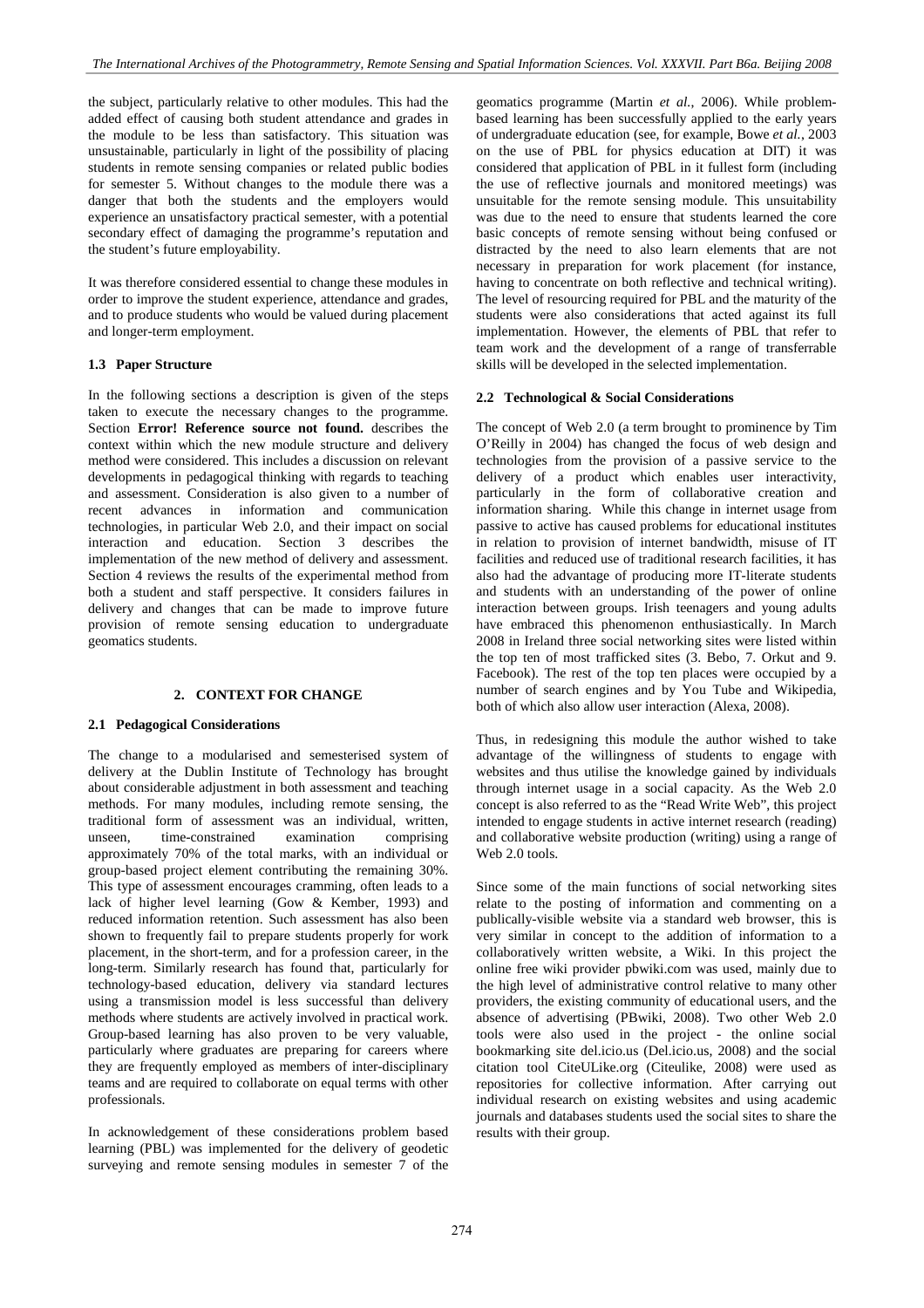## **3. NEW DELIVERY IMPLEMENTATION**

Although it was noted that problems existed in both modules Remote Sensing I & II it was deemed essential to gauge the success of a new delivery method on only the initial module (Remote Sensing I). As previously mentioned, one semester lasts 12 weeks (1 week was not available for teaching due to student induction) and 4 hours per week were allocated on the students' and one staff member's timetable. A decision was made to divide the module into two distinct parts to reflect the two major components of remote sensing systems & applications and digital imagery & close range photogrammetry.

## **3.1 Remote Sensing Systems & Applications (Part 1)**

Part 1 of the module was designed to fulfil the dual functions of teaching introductory remote sensing subject matter plus making the students familiar with the Web 2.0 tools which would support their collaborative research, project execution and report writing. Because of the number of new elements being introduced this part of the module was awarded 30% of the overall module marks in order to allow time for the students to receive feedback and improve their skills with little penalty. Only two lectures were delivered using the standard lecture theatre method; these covered an introduction to remote sensing including the physics of the technology, the systems and their applications. Students also attended one structured tutorial which introduced a range of relevant websites for remote sensing publications (conferences, research groups/societies and journals), online tutorials, software and data providers, as well as the social bookmarking and citation sites.

Students were provided with 3 tasks, each of which related to developing an understanding of both airborne and spaceborne remote sensing systems and their applications. These tasks were to be researched and presented on a wiki site within a 3 week period. The elements to be included in the wiki were:

- (i) Principles: write a reference section explaining the underlying physical principles of remote sensing (expanding upon the provided lecture material);
- (ii) Spaceborne sensors: produce a categorised list of spaceborne remote sensing sensors for a given time period, find & share research articles on the use of five sensors for different applications, and produce a review of one such article.
- (iii) Airborne sensors: produce a categorised list of currently available airborne remote sensing sensors, find & share research articles on the use of five sensors for different applications, and produce a review of one such article.

Once the formal sessions were complete the class of 38 students was divided into two groups and each group was provided with a private pbwiki site (Group 1:oners.pbwiki.com and Group 2: twors.pbwiki.com) to populate according to the tasks. Private wikis are only accessible for viewing and editing to individuals who have the necessary password. At the end of the project the sites were opened to public viewing. However, during part 1 passwords were used to limit access to students within particular groups. The general structure of the wiki was imposed by the defaults of the pbwiki format i.e. all pbwiki sites consist of a sidebar for navigation which is always visible beside the main content page. The students had the option of using the pbwiki editor tool in either full HTML tagging or What You See Is What You Get (WYSIWYG) modes. Since this student group had received no formal training in the use of HTML most chose to use the WYSIWYG editor.

The students were given complete freedom to decide how to divide the tasks amongst group members. Each group was allocated a separate room in which to discuss their plans for the site and its population. The two groups carried out their tasks in isolation from each other (protected by the passwords on the private wikis). After each group's initial student-only meeting to discuss site structure and task allocation, an action plan was presented to the lecturer. The lecturer only took the role of ensuring that no content had been forgotten and did not seek to enforce any structure on the projects, rather allowing the natural leaders within the group to come forward.

Students were informed that all individual contributions to the wiki could be tracked and that assessment of the module would be based on a 40-60 weighting between group and individual contributions, respectively. The pbwiki retains a history of edits to each page by named users and has a tool for comparison between revisions. Since there was a danger that students might only focus on 'their' content and therefore not actually achieve the learning outcomes of the module, individual marks were assigned for the wiki contribution (20 of 60) and for an individual interview (40 of 60) which required the student to review all of the material on the final wiki. It was hoped that these weightings would ensure that:

- the quality of the overall website would be high because all students within a group had a significant interest in the final product, and
- no students could be 'carried' by the rest of the group because their individual contributions were tracked and they were required to demonstrate understanding via individual interview.

An element of peer-review of the wikis was introduced in order that the two groups would evaluate, and potentially learn from, each others' achievements and feedback.

Group 1 chose to spend some time standardising the look of their site using templates in order to provide a clear structure within which each pair of researchers could upload their material to the wiki. This design was carried out by a small group of students, lead by one student who had some web design experience, but the result was agreed upon by the entire group. The group was then divided into four subgroups and the tasks distributed as follows:

- Group a task (i)
- Groups b, c and d divided task (ii) of researching systems, finding articles and reviewing them by year,
	- $\circ$  group  $b$  years 1998-2001
	- group  $c$  years 2002-2005
	- $\degree$  group d years 2006-2008
	- o some subgroups further divided their work, researching a particular year each.
- For task (iii) one student created the categorised list of airborne sensors and individuals from groups a-d researched and reviewed literature on selected sensors.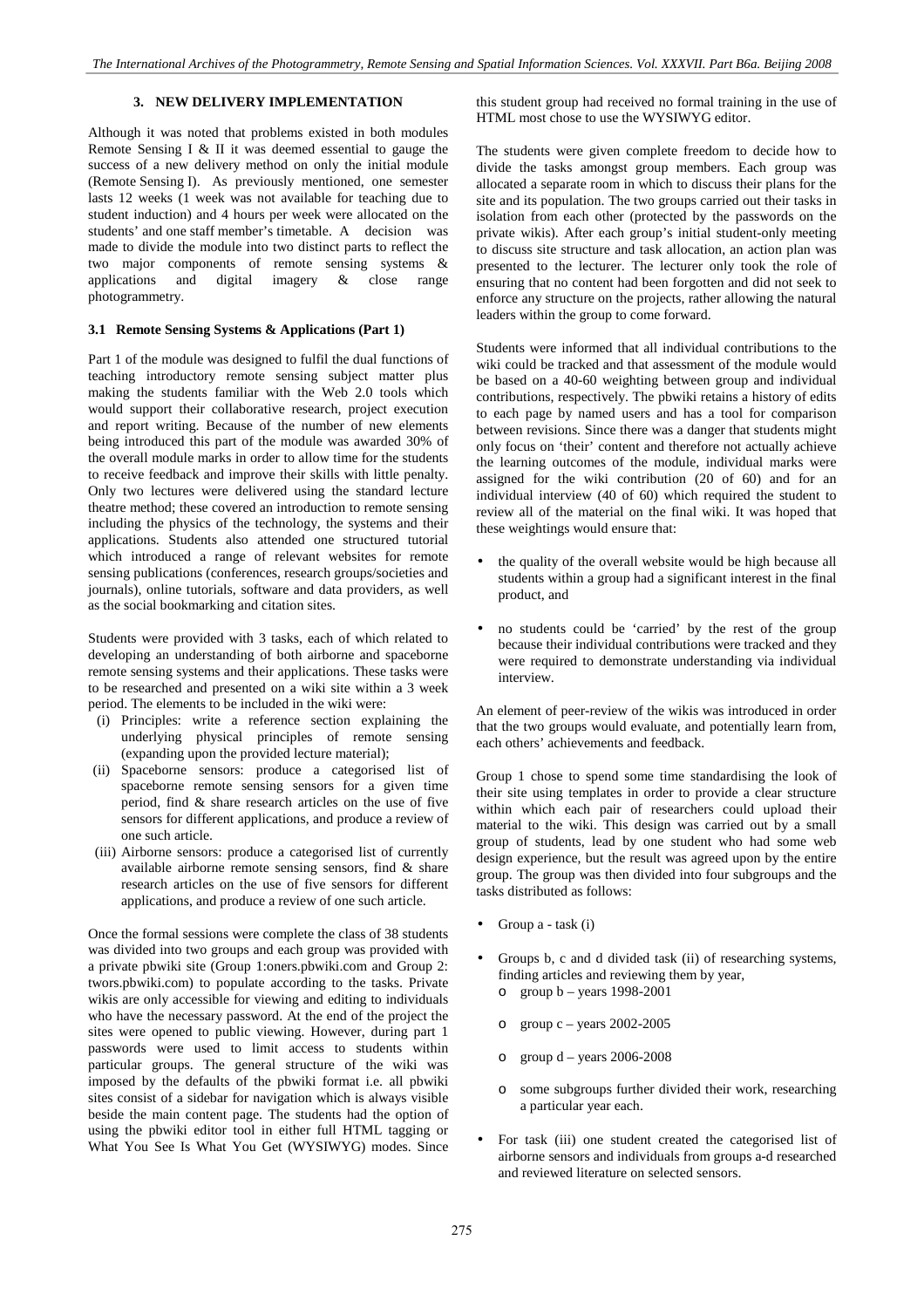Group 2's approach was very different in that:

- Two students took the role of coordinators and set up the design of the site
- One individual addressed task (i)
- One individual produced the list of spaceborne sensors
- One individual produced the list of airborne sensors
- The rest of the group then chose one sensor each, carried out the necessary research and produced the review.

#### **3.2 Close Range Photogrammetry (Part 2)**

The second part of the module addressed the subject areas of digital image acquisition and close range photogrammetric project execution. In this section four formal lectures and two tutorials were delivered to the students before assigning the group-based task. One of the tutorials guided students through the use of Lisa photogrammetric software (Linder, 2003) for close range projects. The second aimed at improving student research skills through the use of library databases and ejournals and helping students to produce academic quality reviews.

The class was divided into groups of four or five students and the project brief was provided to the students in the form of a Request for Tender (RFT) for 3D close-range photogrammetric measurement of the façade of a Georgian building (each group was assigned a different building on the same street). In the first stage (one week) the groups produced a tender addressing all photogrammetric elements with the exception of costs. The tender also included an evaluation of why stereo photogrammetric techniques were used in preference to bundle block methods. This evaluation was based on reviews of current research and best practice. The tenders were produced via collaborative writing on the same wiki sites as had been used previously. Each group then discussed the tender with the lecturer and were provided with feedback before proceeding to the fieldwork stage. Images were captured using a Nikon D70 with a Nikkor 18-70mm lens. Natural control was used due to issues of access and safety and measurements were made using a Leica 1205 5" reflectorless total station.

After processing, students produced a stereo model, 3D vectors and a surface model of the façade. Each group then produced a project report, again written collaboratively on the wiki site, analysing the quality of their results and evaluating their work in relation to alignment with the original RFT. The report was submitted and each student group made a short presentation to the class and lecturer on the process and results achieved. As before, in order to ensure that students achieved all learning outcomes and did not just focus on a portion of the task (depending on how work had been allocated) an individual interview was also carried out at the end of the project. Assessment was again divided between group (~20%) and individual (~80%) elements with even less chance in this portion of the module of an individual being able to hide behind the achievements of the rest of the group.

## **4. RESULTS**

At all stages of the module the lecturer recorded their own reflections on progress, both of the project in general and of individual students. The notes collected also included informal feedback received from individuals or groups of students. At the end of the module students were provided with a feedback form which collected information on:

- The quality of the overall module (this section replaced standard quality assurance procedures in place in the DIT)
- Previous knowledge of and perceived utility of Web 2.0 concepts in an educational context
- Perceived value and difficulty relative to other modules on the programme
- Support structures for the modules
- General elements and suggestions for improvement

Only 23 of the 38 students actually returned the feedback form. This was despite informing the students that evaluation of the success of the module delivery format was ongoing and that their feedback would be critical to making a decision about continuing in the new format. The author feels that this makes its own comment about the levels of engagement among some of the class and the difficulty in gauging the success of any initiative, from the student perspective.

#### **4.1 Issue 1: Group Size**

At the end of part 1 a discussion session was held with the full class to identify and resolve issues that had arisen and prevent them from interfering with the achievement of the learning outcomes of the rest of the module. The main complaint related to the size of the groups and the difficulty in organising and creating equal workloads for 19 people. In the feedback forms 87% of the students agreed that it was necessary to impose a more definite structure on the large group work (e.g. appointing a team leader, rotating roles, etc.). With this in mind and due to the nature of the second part of the project the decision was made to reduce the group size to 4-5 individuals. This issue did not arise at the end of the second part.

## **4.2 Issue 2: Shortage of Time**

Another comment that was returned by the majority of students after part 1 was that they did not feel that they had enough time to complete all of the assigned tasks. A number of reasons can be given for this issue:

- The author accepts that the range of the initial task was too broad. During part 1 the task was redefined to require only information about satellites from the US, Europe, Russia, India, China, Japan and the Disaster Management Constellation.
- The problem was exacerbated by:
	- o the duplication of a lot of work by the students due to a lack of interaction with the social bookmarking and social citation sites;
	- o the division of the tasks, particularly by group 2, meant that some students could not start to work until others had completed their sections; and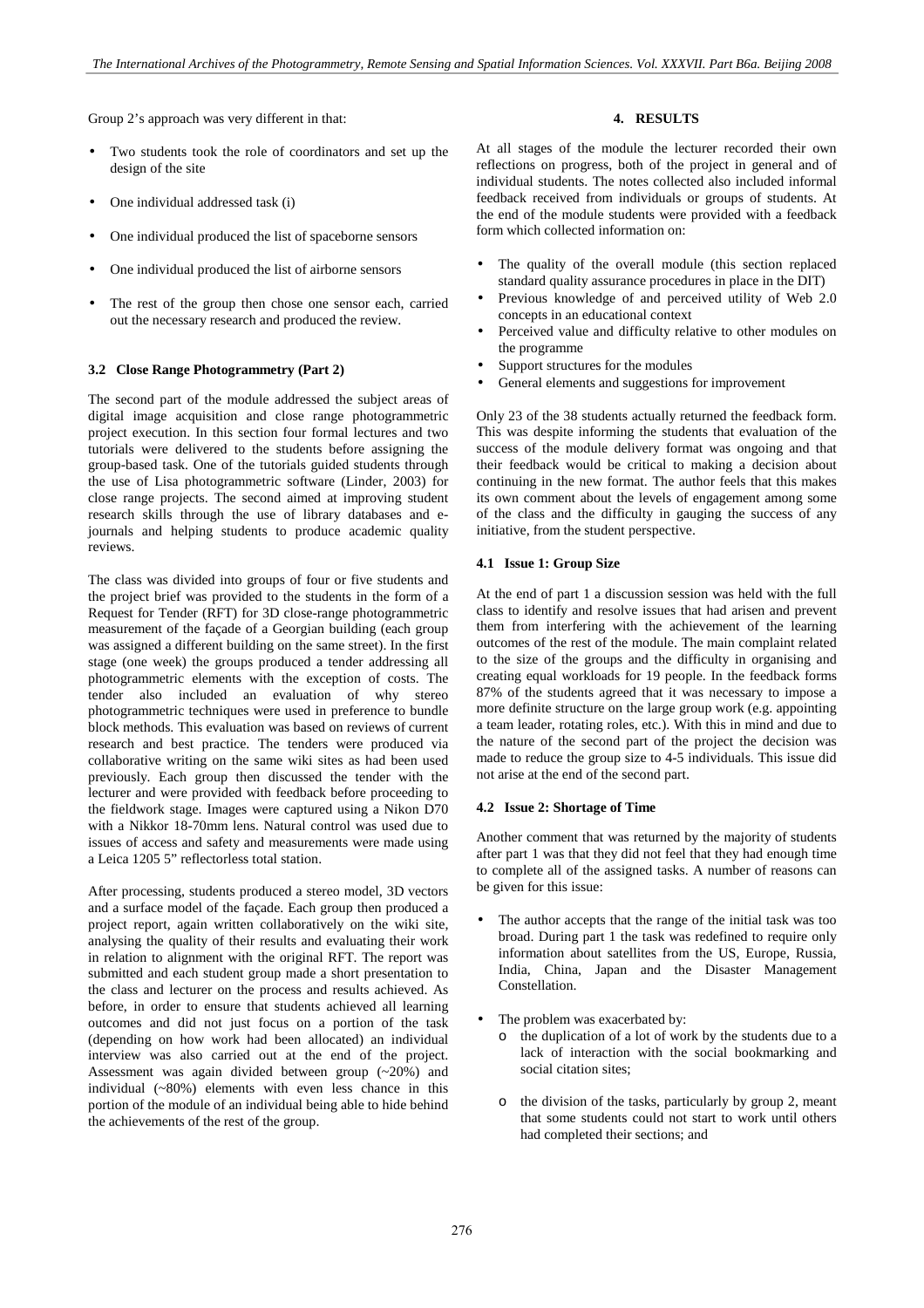o poor communication between members of the groups even though separate discussion forums were set up for each group on the module's WebCT site.

Less than 10% of the students posted material on either the social booking or citation sites. Most also preferred to collate their research material using Microsoft Word and then transfer it into the wiki, despite the site's WYSIWYG editor being adequate for the task.

Based on the amount of non-education-related student access to the internet at DIT, and as is reported at educational institutes worldwide, these findings were a surprise to the author. When asked on the feedback form 78% of students responded that they had used sites with Web 2.0 elements, with Bebo being the dominant site listed. The expectation at the start of the project had been that students would immediately identify the similarities between the wiki, social bookmarking and citation sites, and the social sites that they regularly used for viewing videos, chatting with friends and posting comments. It was hoped that having identified these parallels the students would utilise the Web 2.0 sites and see their educational and groupwork benefits after receiving only a basic demonstration/instruction set. This reapplication of knowledge did not occur for the majority of students. Therefore prior to the start of the second part of the project an interactive tutorial was held where students were guided through the use of all three Web 2.0 tools, and where a set of del.icio.us tags (words used to describe or relate bookmarks) were defined for each group.

## **4.3 Issue 3: Interviews & Research Skills**

Unlike in many continental European higher education establishments, the predominant form of assessment in Ireland is through written project or examination work. Students, therefore, are typically not practiced in the skills necessary for the preparation for and successful completion of an examining interview. Thus, the average score in the interview after part 1 was only 42%. While a small number of students preformed poorly at the interview due to nerves and a lack of familiarity with the process, in general, the poor results were due to a lack of preparation. Although students had been informed at the beginning of the project that the individual interview would examine their understanding of the formally taught material, the content of the wiki and their own contributions, many did not seem to have even a vague notion of anything beyond their own small task, and many could not explain the gist of the articles that they had reviewed. This revealed that for many the review was an exercise of "cut-and-paste" with some variation in words but without any effort to comprehend the contents.

Prior to the start of the second part of the module the interactive tutorial also addressed the issues of academic research using a range of library databases, journals (including the International Journal of Photogrammetry & Remote Sensing) and research body websites (including isprs.org). Guidance was also given on writing reviews and using bibliographic software (DIT provides access to EndNote for all students) and students had the opportunity to submit material for checking in order to receive feedback.

The interviews for the second part of the module were scheduled for two semester weeks after the student presentations and the deadline for completion of the submitted reports. In reality the gap was actually longer as it stretched over the two weeks of Christmas holidays but students were engaged in written examinations for 5 other modules. Therefore, as a result of being in examination mode (and thus putting more effort into preparation) and having experienced one previous interview the average grade for the interview increased to 54% for part 2. The second interview was longer and more in-depth than the first which, perhaps, account for why students did not perform significantly better. The average grade for part 2 including all group and individual elements was 65% which aligns well with the widely reported improvement in results caused by team work.

#### **5. FUTURE IMPLEMENTATION**

From the verbal and written feedback from students there was general agreement that moving away from delivery via standard lectures and assessment by written examination was a good idea. 74% of the class recommended running the module again in the 'different' format but most suggested changes, particularly for the first part and generally in relation to time. Only 2 students said that the module should return to the old format and one of these commented that it was not because of the module but rather because they did better at examinations than at project work. Four students did not answer the question; perhaps because it was the last one on the questionnaire. The author interprets this as meaning that if these students do not have a preference then the experiment was not unsuccessful.

### **5.1 Other Measures of Success**

It must be noted that while the module can be seen to be successful based on student feedback it is also important to measure these results by a number of other means. Two of the original motivations for the change were the need to improve both student attendance and student grades. Table 1 illustrates the average attendance rates for the Remote Sensing module in each of the last three years (including this year's new format). Table 2 shows the average grades achieved for the same period.

| Year       | 2005                                      | 2006 | 2007 |
|------------|-------------------------------------------|------|------|
| Average    | $\epsilon$ 00/                            | 700' | 000' |
| Attendance | OU 70                                     | 1070 | 00/0 |
|            | Table 1 Average attendance rates per year |      |      |

| Year                            | 2005 | 2006            | 2007   |  |
|---------------------------------|------|-----------------|--------|--|
| Average                         | 101  | $\overline{AB}$ | $\sim$ |  |
| Grades                          | 40%  | 4470            | UZ 70  |  |
| Table 2 Average grades per year |      |                 |        |  |

Obviously one cannot draw too many conclusions after only one delivery in the new mode but first results are promising. In particular, the increase in student grades is very encouraging. Fullan (1993, p. 17) warns against "drawing conclusions" from initial results without being "patient enough to learn more about them" and also looking for "the longer term consequences".

Perhaps the more critical factor, however, relates to the influence that the new mode of delivery might have on subsequent remote sensing modules. As mentioned previously, the decision was made to continue delivering the Remote Sensing II module in the standard mode of weekly lectures plus small group practical classes once every few weeks. At the time of writing students have taken approximately three-quarters of the lectures for Remote Sensing II. It is the lecturer's impression that the level of understanding and involvement in class seems to have improved upon previous years.